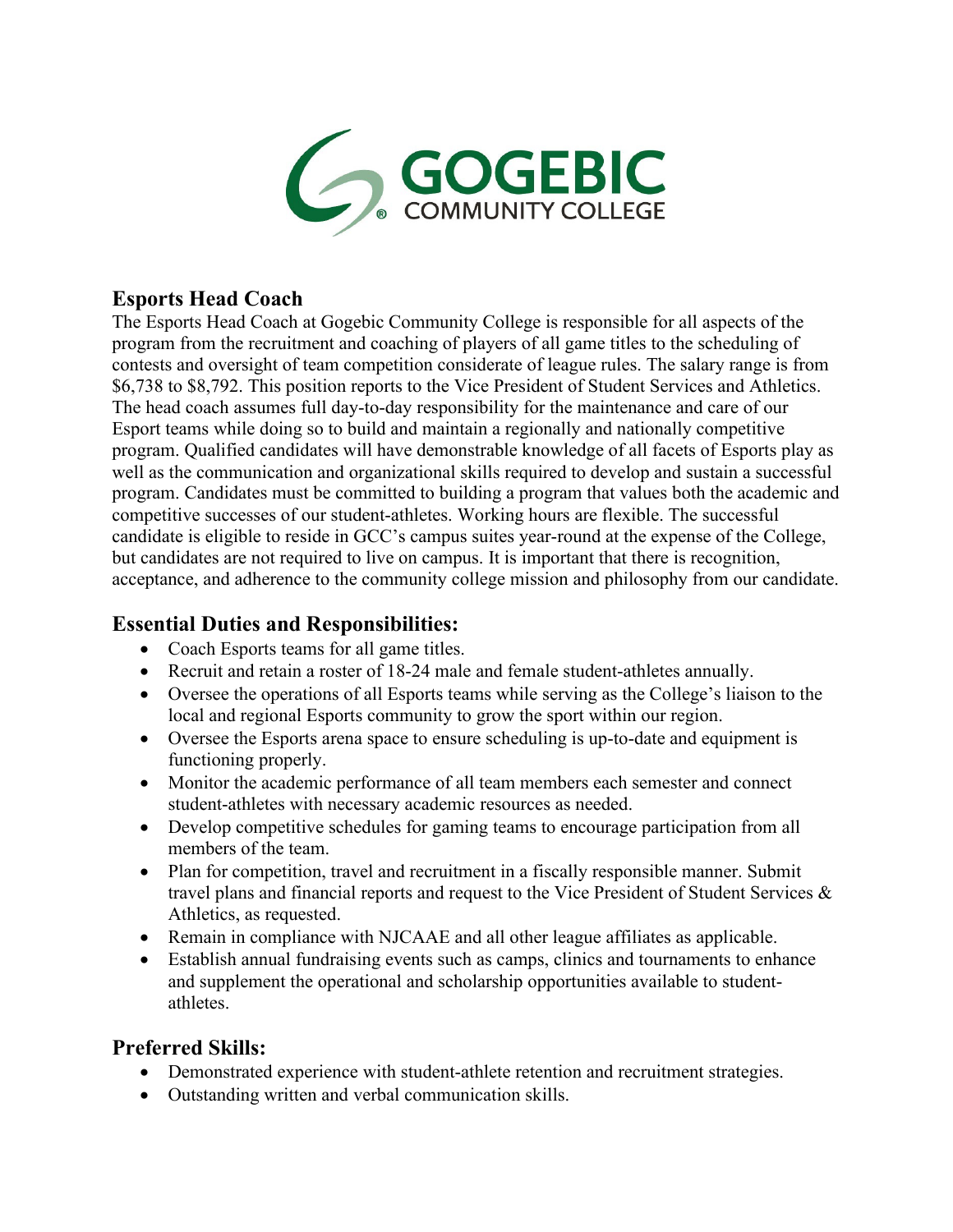- Must be committed to developing, maintaining and promoting all program work with a "student-first" mentality.
- Perform other duties as assigned.

## **Required Qualifications:**

- Casual, collegiate or professional gaming and IT experience.
- Must have a valid driver license.

### **Preferred Qualifications:**

- Associate degree.
- Head coaching experience at the high school varsity, club, collegiate or professional level.
- Experience with the recruitment of student-athletes.

## **Physical Demands**

The physical demands described here are representative of those that must be met by an employee to successfully perform the essential functions of this job. Reasonable accommodations may be made to enable individuals with disabilities to perform the essential functions.

While performing the duties of this job, the employee is regularly required to sit and stand for long periods of time. The employee frequently is required to use a computer; reach with hands and arms; and talk or hear. The employee must regularly lift and/or move up to 25 pounds and lift and/or move up to 50 pounds frequently. Specific vision abilities required by this job include close vision, far vision and ability to adjust focus.

## **Work Environment**

The work environment characteristics described here are representative of those an employee encounters while performing the essential functions of this job. Reasonable accommodations may be made to enable individuals with disabilities to perform the essential functions.

While performing the duties of this job, the employee regularly works indoors in a climatecontrolled facility. This position requires evening hours, weekend hours and may include some overnight trips.

## *Don't just* **work** *here...* **Live** *here.*

#### **About Our College**:

Gogebic Community College is more than a place to work. It's a place to be.

As an Aspen Award finalist and the premier provider of quality two-year education in Michigan's Upper Peninsula, Gogebic employs a community college approach in delivering university-level quality.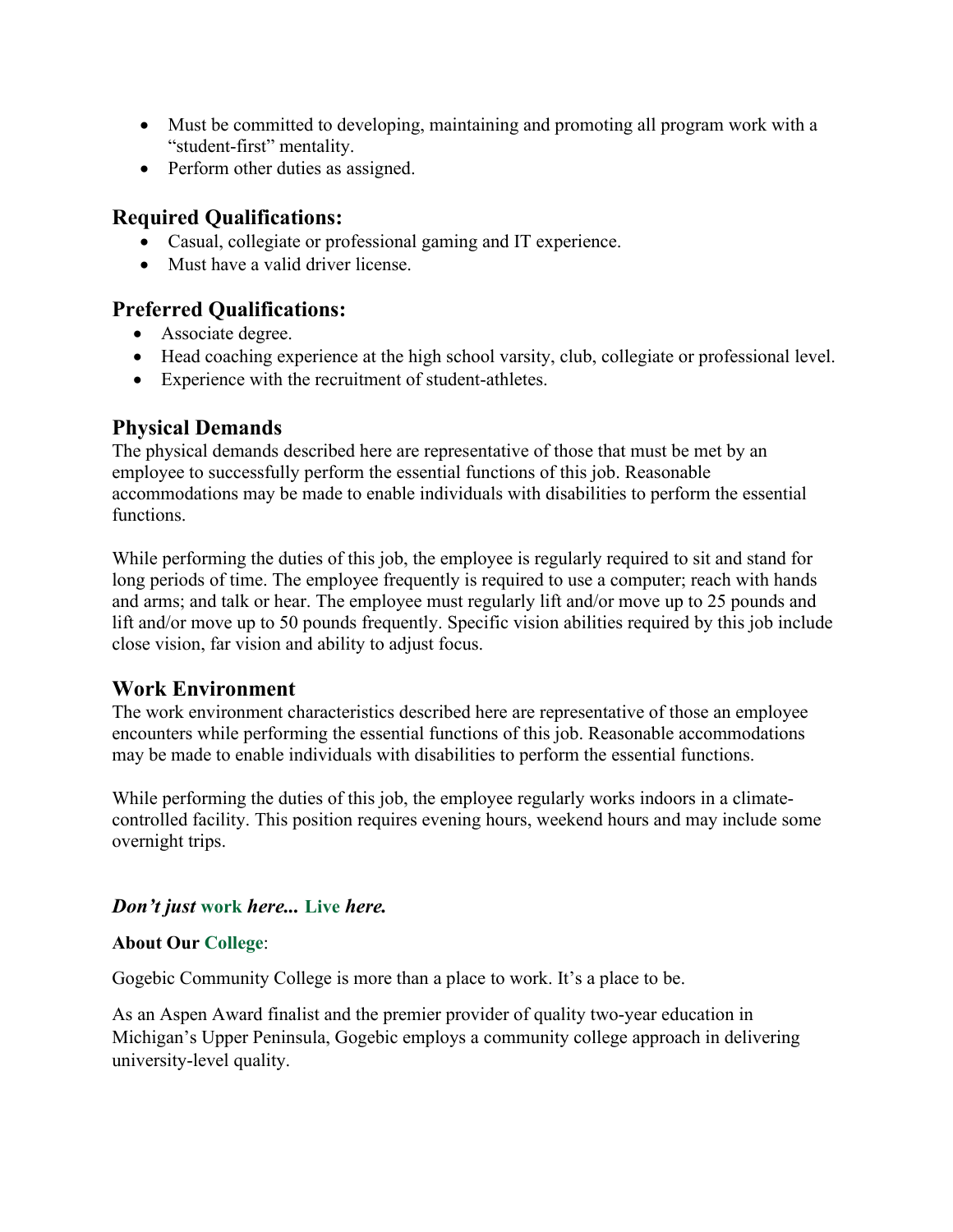Gogebic supports more than 1,000 students with small class sizes and an outcome focused philosophy.

Gogebic Community College's "Go BOLD" motto prescribes a dynamic environment in which students and employees alike are supported as they do great work, live adventurous lives, and build extraordinary futures.

### **About Our Region**:

A few miles north of ordinary lies the Upper Peninsula's Gogebic region.

Amid nearly a million acres of natural beauty in the Ottawa National Forest, Gogebic is a wonderland for work and a paradise for play. Our dazzling region, known for world-class fishing, hiking, skiing, biking, snowmobiling and outdoor adventuring, represents one of Michigan's last unspoiled gems.

#### **A Bold Place to** *Work***…**

Gogebic is more than a community college… It's a college community—known for supportive leadership and dynamic, down-to-earth employees.

A community institution at the heart of our region's workforce, the College and its graduates uplift not only local economies, but those throughout Michigan, and beyond. Combining high standards with a "serving the top 100%" approach, Gogebic Community College is a place to make a stand for your career…and make a difference in the lives of students.

### **A Bold Place to** *Ski…*

Gogebic Community College is the only college in the United States hosting an on-campus ski resort. Home to GCC's nationally renowned Ski Area Management program, the Mt. Zion Recreational Complex is a professionally managed and maintained public ski facility featuring a state-of-the-art lift and 300 feet of vertical.

### **A Bold Place to** *Be…*

The Gogebic region provides a stunning, million-acre backdrop on which to explore adventure, connect with nature, and discover yourself.

Located four hours from the Twin Cities and six hours from Chicago, Gogebic residents get the best of both worlds: small-town connectedness, with access to big-city culture. Local hiking, biking, skiing, and snowboarding trails include the North Country Trail and the famed 1,200 mile Iron Belle Trail, as well as routes traversing Black River Harbor, the Porcupine Mountains, Sylvania wilderness, and the Ottawa National Forest. With a persistent economy driven by a mix of construction, manufacturing, tourism, transportation, and retail, the region boasts a stable workforce, with skilled positions paying living wages.

### **Gogebic's Mission**

Gogebic Community College is a learning community that contributes to academic, cultural, economic, and social success for our students and region.